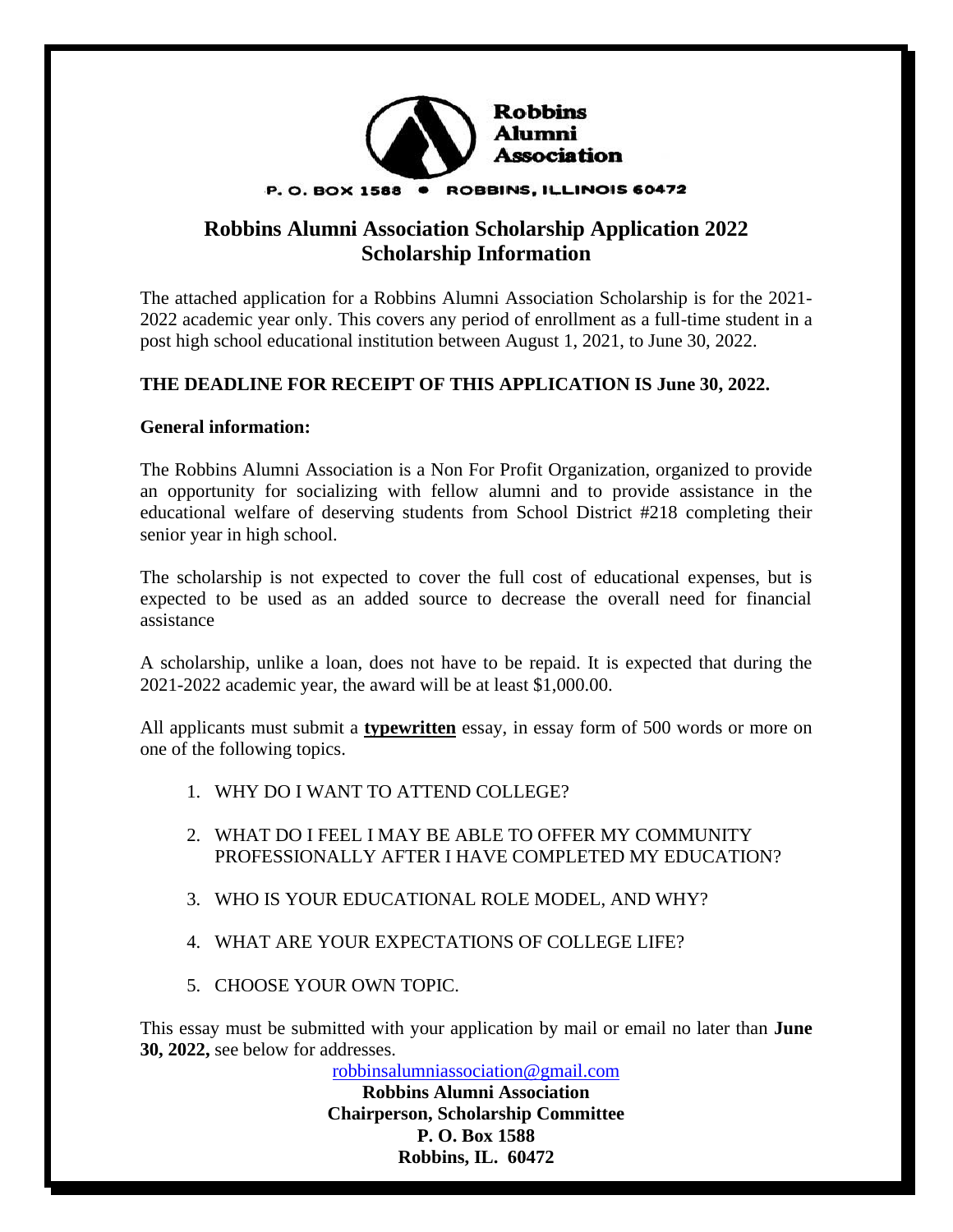

# **Robbins Alumni Association Scholarship Application 2022**

**An official copy of your Official High School Transcripts must be forwarded to the above address by June 30, 2022.**

## **Eligibility:**

You will be eligible for a scholarship, if you meet **ALL** the following criteria:

 1. You have completed your last semester of high school (senior year) in District #218 by June 30, 2022, with a minimum GPA of 2.5. (Eisenhower, Richards, and Shepard High Schools)

- 2. You are a resident in District #218.
- 3. You will be enrolled in an undergraduate course of study.
- 4. You are a United States citizen or a permanent resident.

#### **Award**

All applicants will be notified of the decision of the Scholarship Committee in writing by August 7, 2022.

**To expedite matters, the Robbins Alumni Association Scholarship Committee would highly recommend that all applicants ADHERE TO DEADLINE DATES set forth in the Application and General Information Section.**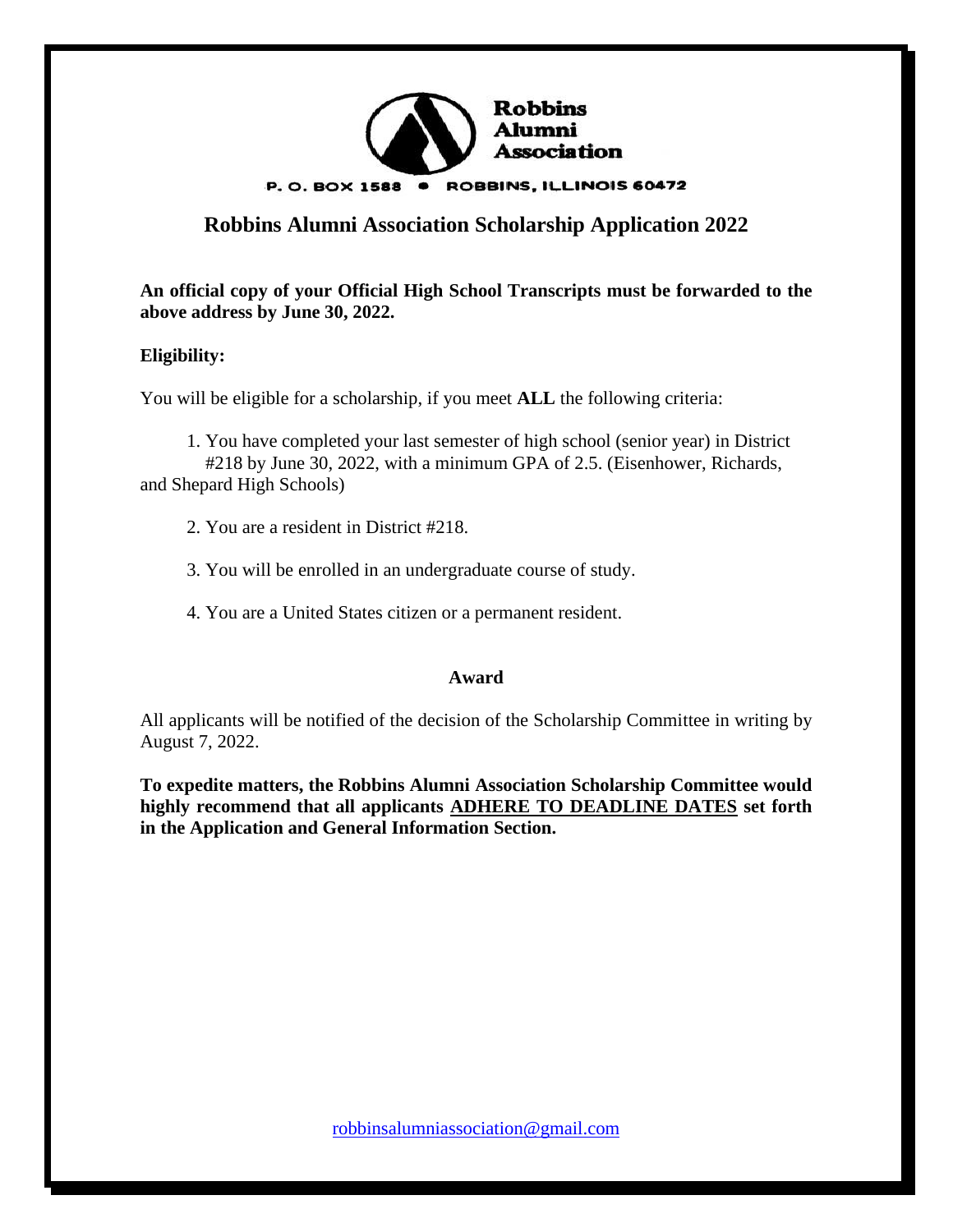| <b>Robbins</b><br><b>Alumni</b><br><b>Association</b> |
|-------------------------------------------------------|
| ROBBINS, ILLINOIS 60472<br>P.O. BOX 1588 .            |
|                                                       |

# **Robbins Alumni Association Scholarship Application 2022**

| Applicants Name                                                                                                                                                                                                                |                                           |                                                                                  |          |  |
|--------------------------------------------------------------------------------------------------------------------------------------------------------------------------------------------------------------------------------|-------------------------------------------|----------------------------------------------------------------------------------|----------|--|
|                                                                                                                                                                                                                                |                                           |                                                                                  |          |  |
|                                                                                                                                                                                                                                |                                           |                                                                                  |          |  |
|                                                                                                                                                                                                                                |                                           |                                                                                  |          |  |
| Apt.No.                                                                                                                                                                                                                        | $\overline{\phantom{a}}$ . City and State |                                                                                  | Zip Code |  |
|                                                                                                                                                                                                                                |                                           |                                                                                  |          |  |
| Applicants College or University for 2022-2023 Academic Years:                                                                                                                                                                 |                                           |                                                                                  |          |  |
|                                                                                                                                                                                                                                | a. Name of College or University          |                                                                                  |          |  |
| b. Name of College or University City and State                                                                                                                                                                                |                                           |                                                                                  |          |  |
|                                                                                                                                                                                                                                |                                           |                                                                                  |          |  |
|                                                                                                                                                                                                                                |                                           |                                                                                  |          |  |
|                                                                                                                                                                                                                                |                                           |                                                                                  |          |  |
|                                                                                                                                                                                                                                |                                           |                                                                                  |          |  |
|                                                                                                                                                                                                                                |                                           |                                                                                  |          |  |
| <b>Parents Current Marital Status:</b>                                                                                                                                                                                         |                                           |                                                                                  |          |  |
| Single Divorced                                                                                                                                                                                                                |                                           |                                                                                  |          |  |
| Married Electron Separated Electron Separated Separated Separated Separated Separated Separated Separated Separated Separated Separated Separated Separated Separated Separated Separated Separated Separated Separated Separa |                                           | Deceased                                                                         |          |  |
| <b>Total Size of Applicants Household:</b>                                                                                                                                                                                     |                                           |                                                                                  |          |  |
|                                                                                                                                                                                                                                |                                           | No. of Brothers___________ In High School______________ In College_____________  |          |  |
|                                                                                                                                                                                                                                |                                           | No. of Sisters_____________ In High School______________ In College_____________ |          |  |
| No. of Others____________ (Include Parents Or Guardians)                                                                                                                                                                       |                                           |                                                                                  |          |  |
|                                                                                                                                                                                                                                |                                           |                                                                                  |          |  |
|                                                                                                                                                                                                                                | robbinsalumniassociation@gmail.com        |                                                                                  |          |  |